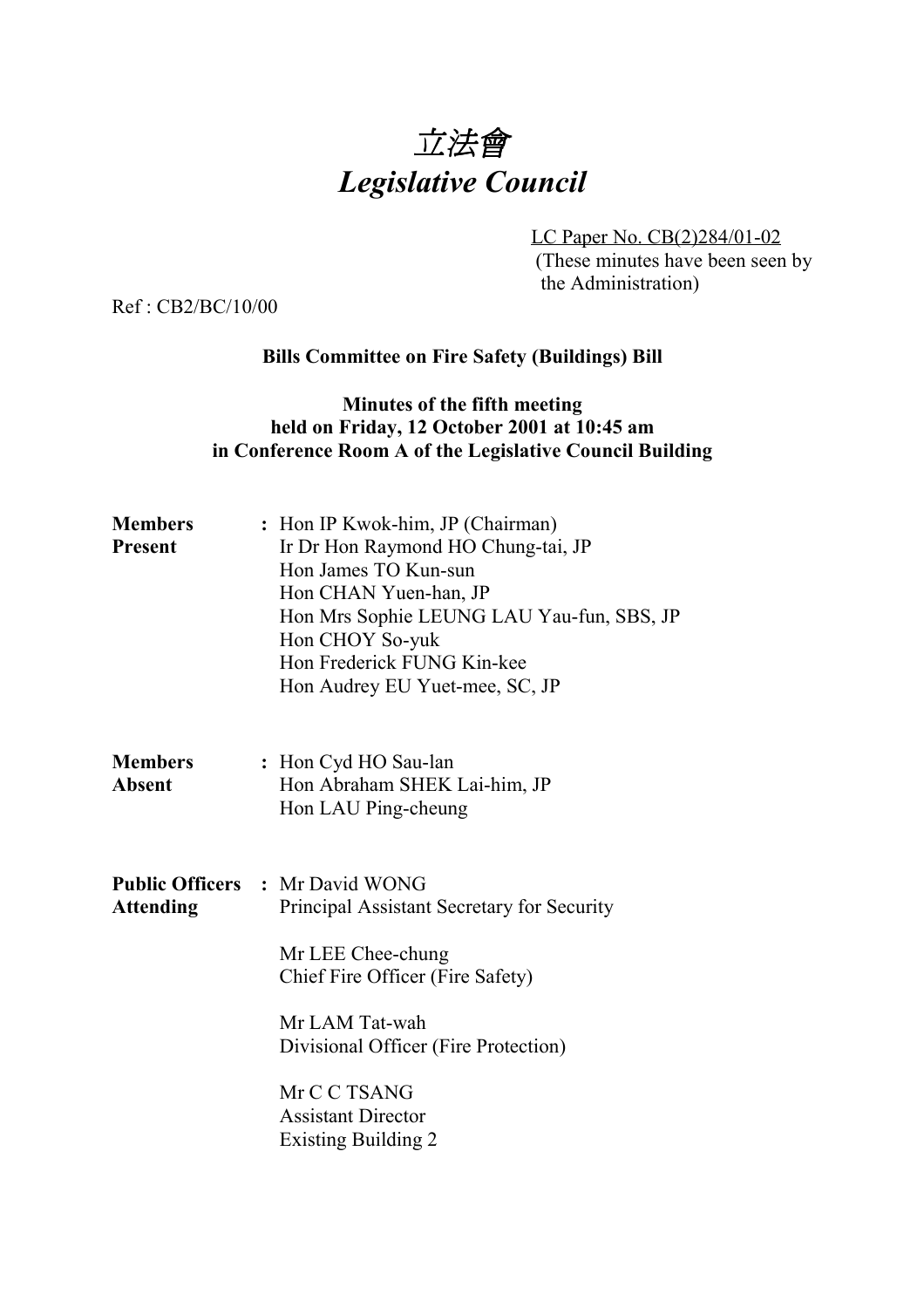|                                      | Mr HO Cham<br><b>Chief Building Surveyor</b><br>Fire Safety |  |
|--------------------------------------|-------------------------------------------------------------|--|
|                                      | Mr W B MADDAFORD<br>Senior Assistant Law Draftsman          |  |
|                                      | Mr Vidy CHEUNG<br><b>Senior Government Counsel</b>          |  |
|                                      | Mr Damian CHAN<br><b>Assistant Secretary for Security</b>   |  |
| <b>Clerk</b> in<br>Attendance        | : Mrs Sharon TONG<br>Chief Assistant Secretary (2) 1        |  |
| <b>Staff</b> in<br><b>Attendance</b> | : Miss Anita HO<br><b>Assistant Legal Adviser 2</b>         |  |
|                                      | Miss Mary SO<br>Senior Assistant Secretary (2) 8            |  |

#### **I. Meeting with the Administration**

The Bills Committee deliberated (Index of proceedings attached at the **Annex**).

2. The Administration was requested to provide further information on the following to facilitate the work of the Bills Committee :

- (a) to consider specifying in the Bill or in practice guidelines the circumstances under which owners or occupiers might be exempted from complying with certain fire safety requirements stipulated in the Bill;
- (b) to provide the basis for arriving at the decision that the provision of an automatic sprinkler system in the non-domestic parts of a composite building might be waived if the total floor area did not exceed  $230m^2$ ;
- (c) to consider specifying in the Bill that commencement date of the Bill would be subject to the approval of the Legislative Council;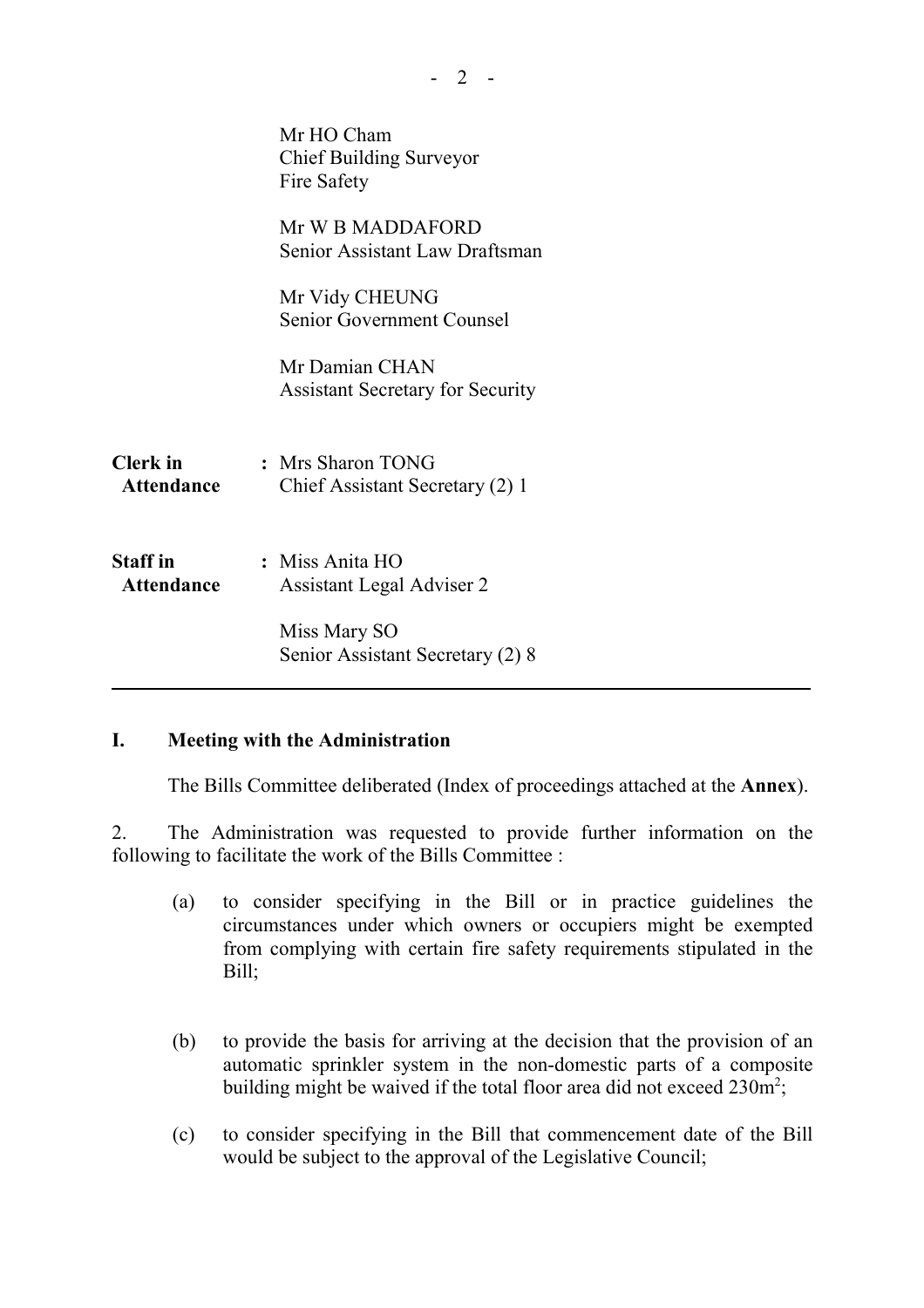- (d) to consider setting up a committee under each of the 18 District Councils to handle disputes or complaints from owners arising from complying with the new fire safety requirements; and
- (e) to make reference to an arrangement under consideration by the Buildings Department whereby orders issued by the Director of Buildings for the purpose of timely maintenance would no longer be made to the Owners' Corporations but to individual owners and that the Director of Buildings could place a legal charge registrable against the title with the Land Registry of those owners who refused or failed to pay their shares of the costs incurred in upgrading the fire safety standards in the common parts of their buildings, and to incorporate it in the Bill as far as practicable.

3. The Bills Committee agreed to hold the next meeting on 6 November 2001 at 10:45 am.

4. There being no other business, the meeting ended at 12:45 pm.

Legislative Council Secretariat 29 October 2001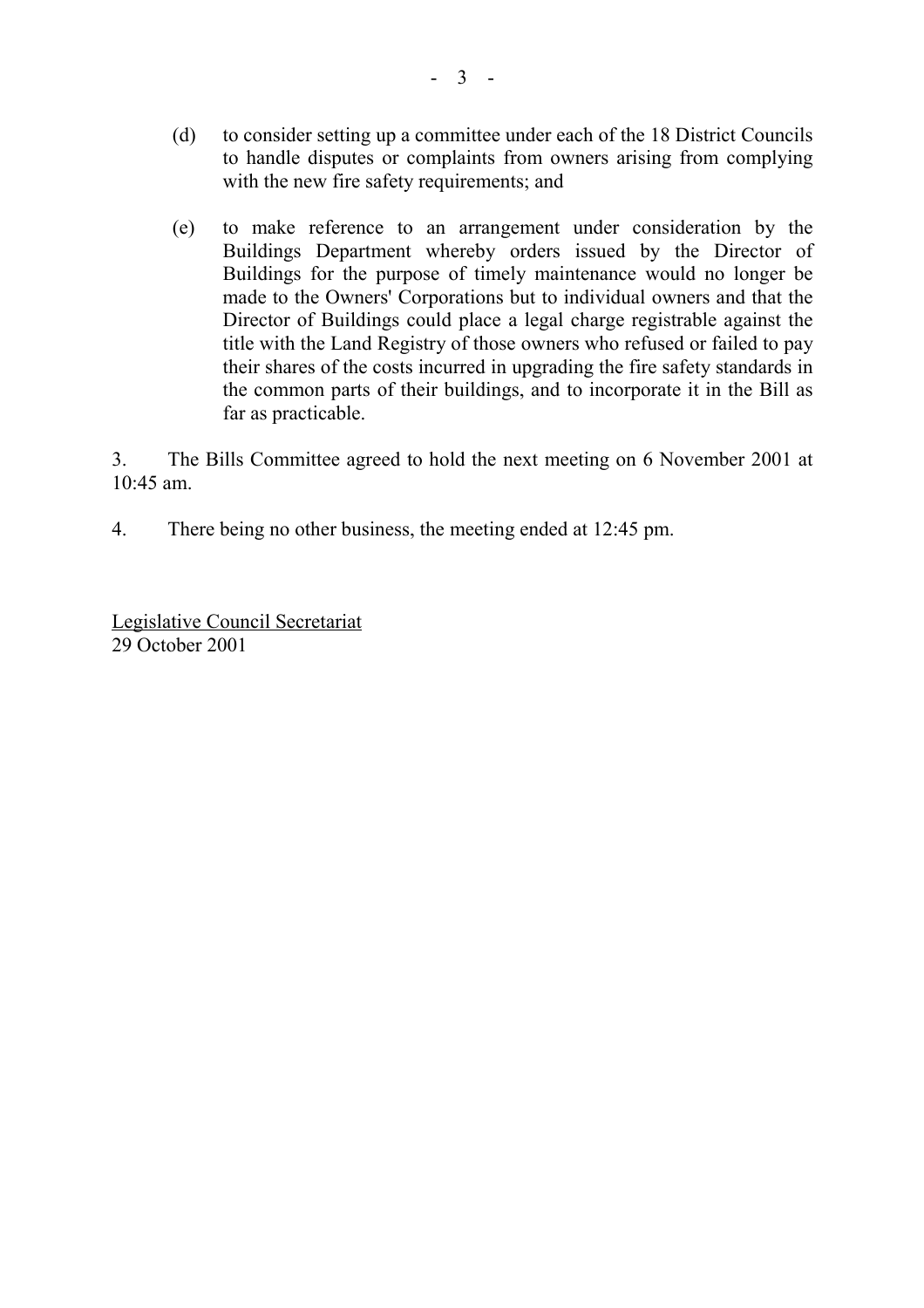## **Proceedings of the meeting of the Bills Committee on Fire Safety (Buildings) Bill on Friday, 12 October 2001, at 10:45 am in Conference Room A of the Legislative Council Building**

| Time          | <b>Speaker</b> | Subject(s)                                                                                                                                                                               | <b>Action</b> |
|---------------|----------------|------------------------------------------------------------------------------------------------------------------------------------------------------------------------------------------|---------------|
|               |                |                                                                                                                                                                                          | required      |
| $0000 - 0259$ | Chairman       | Update on the progress made so far on the<br>scrutiny of the Bill and Administration's response<br>to issues raised at the meeting on 28 May 2001                                        |               |
| $0300 - 1621$ | Admin          | Update on the progress made so far on the<br>scrutiny of the Bill and Administration's response<br>to issues raised at the meeting on 28 May 2001                                        |               |
| $1622 - 1647$ | Chairman       | Timetable for implementing the Bill                                                                                                                                                      |               |
| 1648 - 1726   | Admin          | Timetable for implementing the Bill                                                                                                                                                      |               |
| 1727 - 1824   | Ms Audrey EU   | Proposal to specify in the Bill the circumstances<br>under which owners or occupiers might be<br>exempted from complying with certain fire safety<br>requirements stipulated in the Bill |               |
| $1825 - 2159$ | Admin          | Proposal to specify in the Bill the circumstances<br>under which owners or occupiers might be<br>exempted from complying with certain fire safety<br>requirements stipulated in the Bill |               |
| 2200 - 2321   | Audrey EU      | Proposal to specify in the Bill the circumstances<br>under which owners or occupiers might be<br>exempted from complying with certain fire safety<br>requirements stipulated in the Bill |               |
| 2322 - 2359   | Chairman       | Proposal to specify in the Bill the circumstances<br>under which owners or occupiers might be<br>exempted from complying with certain fire safety<br>requirements stipulated in the Bill |               |
| 2400 - 2609   | Admin          | Proposal to specify in the Bill the circumstances<br>under which owners or occupiers might be<br>exempted from complying with certain fire safety<br>requirements stipulated in the Bill |               |
| $2610 - 3009$ | Ms CHOY So-yuk | Enforcement authorities allegedly failing<br>to<br>exercise flexibility in enforcing the Fire Safety<br>(Commercial Premises) Ordinance (Cap.502)                                        |               |
| $3010 - 3523$ | Admin          | Enforcement authorities allegedly failing to<br>exercise flexibility in enforcing Cap.502                                                                                                |               |
| 3524 - 3559   | Chairman       | Enforcement authorities allegedly failing<br>to<br>exercise flexibility in enforcing Cap.502                                                                                             |               |
| 3600 - 3624   | Admin          | Enforcement authorities allegedly failing<br>to<br>exercise flexibility in enforcing Cap.502                                                                                             |               |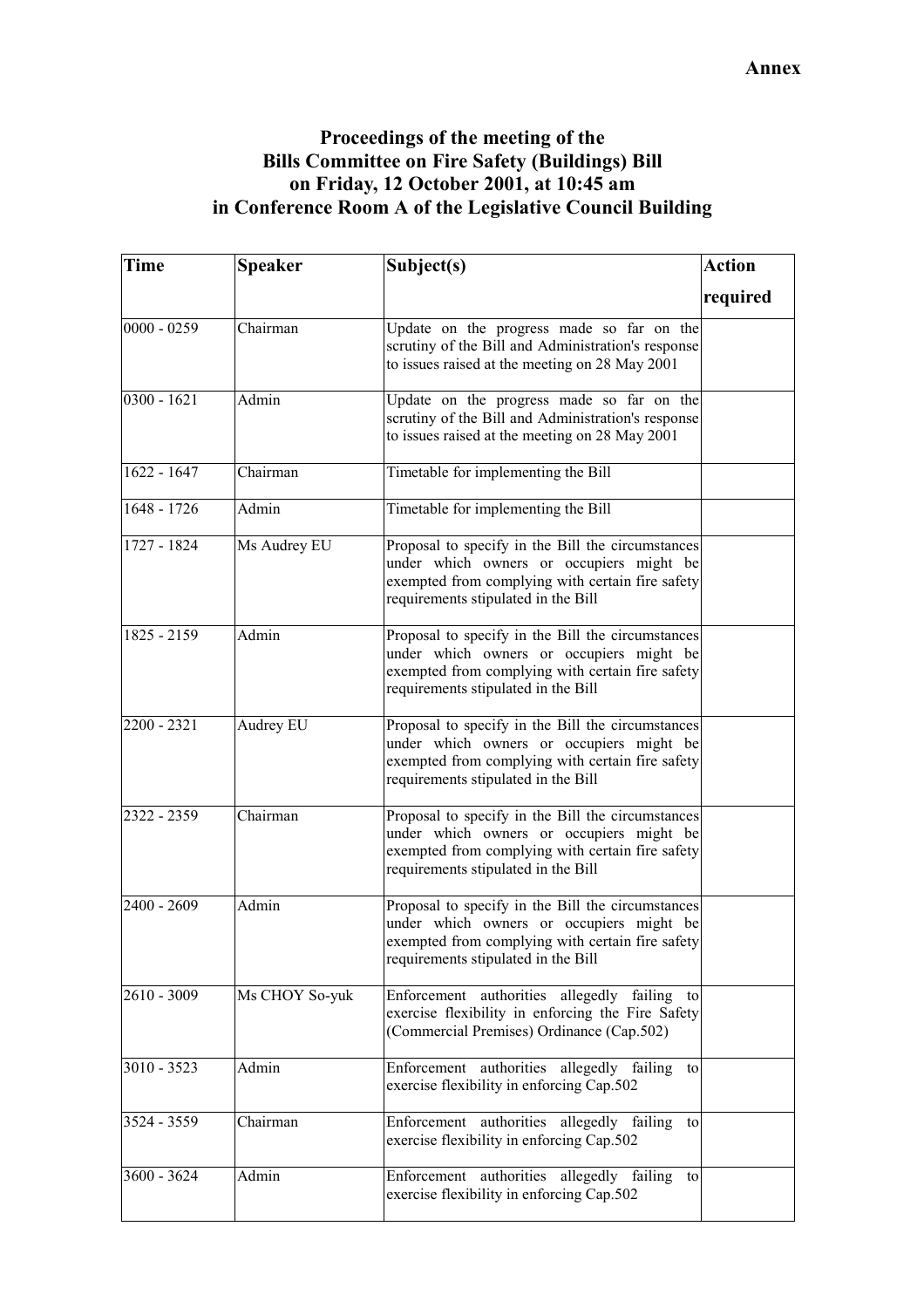| 3625 - 3639   | Chairman, Admin   | Enforcement authorities allegedly failing to<br>exercise flexibility in enforcing Cap.502                                                                                                                                                                                                                                                                                                         |  |
|---------------|-------------------|---------------------------------------------------------------------------------------------------------------------------------------------------------------------------------------------------------------------------------------------------------------------------------------------------------------------------------------------------------------------------------------------------|--|
| 3640 - 4032   | Admin             | Enforcement authorities allegedly failing to<br>exercise flexibility in enforcing Cap.502                                                                                                                                                                                                                                                                                                         |  |
| 4033 - 4112   | Ms CHOY So-yuk    | Enforcement authorities allegedly failing<br>to<br>exercise flexibility in enforcing Cap.502                                                                                                                                                                                                                                                                                                      |  |
| 4113 - 4119   | Chairman          | Enforcement authorities allegedly failing<br>to<br>exercise flexibility in enforcing Cap.502                                                                                                                                                                                                                                                                                                      |  |
| 4120 - 4325   | Ms CHOY So-yuk    | Enforcement authorities allegedly failing<br>to<br>exercise flexibility in enforcing Cap.502                                                                                                                                                                                                                                                                                                      |  |
| $4326 - 4555$ | Admin             | Enforcement authorities allegedly failing<br>to<br>exercise flexibility in enforcing Cap.502                                                                                                                                                                                                                                                                                                      |  |
| $4556 - 4608$ | Chairman          | Enforcement authorities allegedly failing<br>to<br>exercise flexibility in enforcing Cap.502                                                                                                                                                                                                                                                                                                      |  |
| 4609 - 4642   | Admin             | Enforcement authorities allegedly failing to<br>exercise flexibility in enforcing Cap.502                                                                                                                                                                                                                                                                                                         |  |
| $4643 - 4656$ | Chairman          | Measure to address the problem whereby some<br>owners refused or failed to pay for their shares of<br>the expenses incurred in upgrading the fire safety<br>standards in the common parts of their buildings                                                                                                                                                                                      |  |
| 4657 - 4803   | Admin             | Measure to address the problem whereby some<br>owners refused or failed to pay for their shares of<br>the expenses incurred in upgrading the fire safety<br>standards in the common parts of their buildings                                                                                                                                                                                      |  |
| 4804 - 4939   |                   | Miss CHAN Yuen-han Concern about the difficulty in enforcing the Bill<br>in buildings where there were no Owners'<br>Corporations (OCs) and proposal to delay the<br>implementation of the Bill because of the current<br>economic downturn                                                                                                                                                       |  |
| 4940 - 5153   | Admin             | Concern about the difficulty in enforcing the Bill<br>in buildings where there were no OCs and<br>proposal to delay the implementation of the Bill<br>because of the current economic downturn                                                                                                                                                                                                    |  |
| 5154 - 5239   |                   | Miss CHAN Yuen-han Undertakings by the Home Affairs Department<br>(HAD) in rendering building management<br>support to owners                                                                                                                                                                                                                                                                     |  |
| 5240 - 5356   | Admin             | Undertakings by HAD in rendering building<br>management support to owners                                                                                                                                                                                                                                                                                                                         |  |
| $5357 - 5703$ | Mr Frederick FUNG | Proposals to draw up a set of guidelines<br>specifying the circumstances under which owners<br>or occupiers might be exempted from complying<br>with certain fire safety requirements stipulated in<br>the Bill, and to set up a committee in each of the<br>18 District Councils to handle disputes or<br>complaints from owners arising from complying<br>with the new fire safety requirements |  |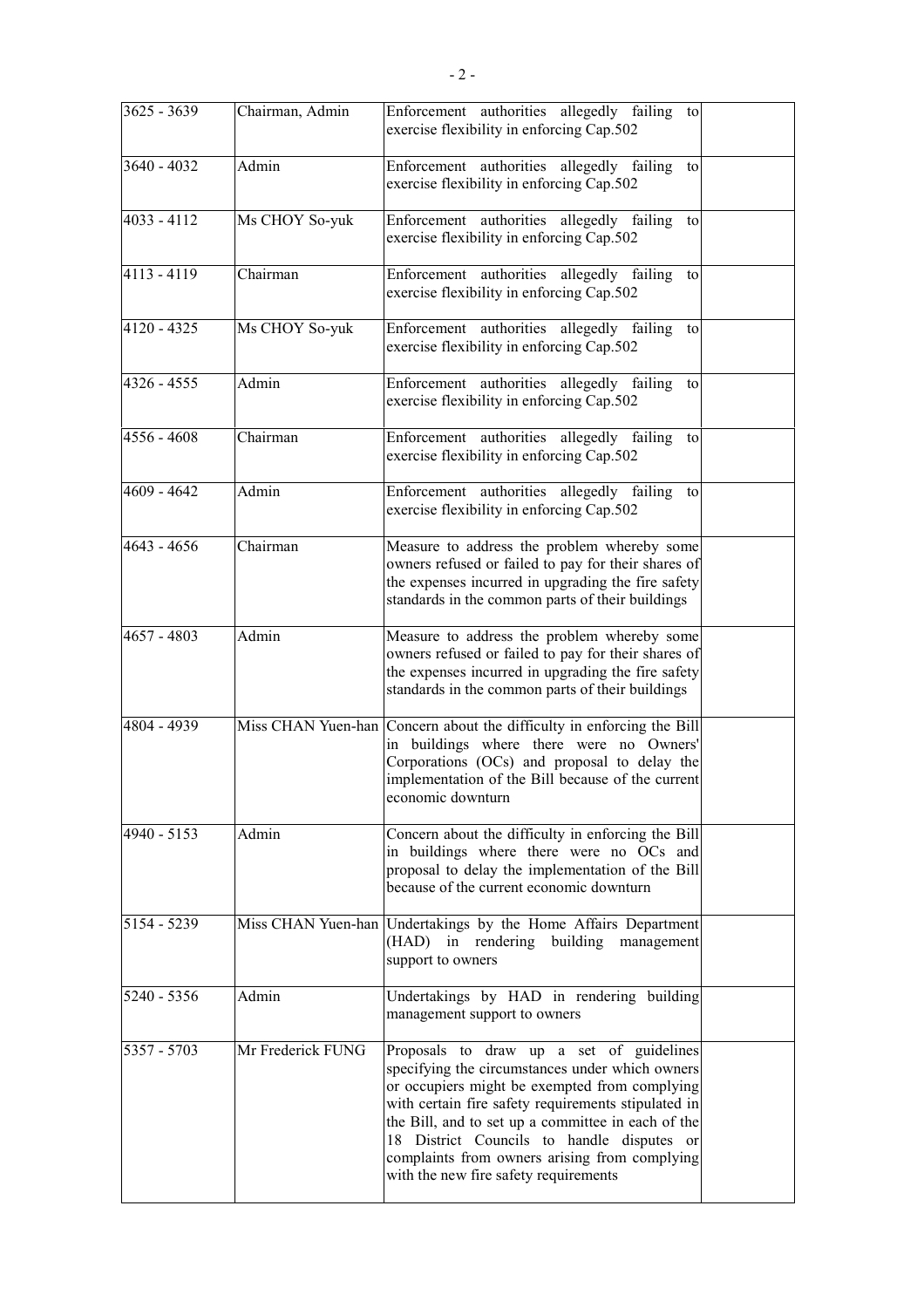| 5704 - 5833                  | Admin             | Proposals to draw up a set of guidelines<br>specifying the circumstances under which owners<br>or occupiers might be exempted from complying<br>with certain fire safety requirements stipulated in<br>the Bill, and to set up a committee in each of the<br>18 District Councils (DCs) to settle disputes<br>amongst owners arising from complying with the<br>new fire safety requirements                                        | ✓ |
|------------------------------|-------------------|-------------------------------------------------------------------------------------------------------------------------------------------------------------------------------------------------------------------------------------------------------------------------------------------------------------------------------------------------------------------------------------------------------------------------------------|---|
| 5834 - 5920                  | Admin             | Proposal to draw up a set of guidelines specifying<br>the circumstances under which owners or<br>occupiers might be exempted from complying<br>with certain fire safety requirements stipulated in<br>the Bill                                                                                                                                                                                                                      |   |
| 5921 - 010006                | Mr Frederick FUNG | Proposal to set up a committee in each of the 18<br>DCs to settle disputes amongst owners arising<br>from complying with the new fire<br>safety<br>requirements                                                                                                                                                                                                                                                                     |   |
| 010007 - 010031 Admin        |                   | Proposal to set up a committee in each of the 18<br>DCs to handle disputes or complaints from<br>owners arising from complying with the new fire<br>safety requirements                                                                                                                                                                                                                                                             |   |
| 010032 - 010305 Chairman     |                   | Proposal to specify in the Bill that the<br>commencement date of the Bill would be subject<br>to the approval of the Legislative Council<br>(LegCo)                                                                                                                                                                                                                                                                                 |   |
| 010306 - 010423 Admin        |                   | Proposal to specify in the Bill that the<br>commencement date of the Bill would be subject<br>to the approval of LegCo                                                                                                                                                                                                                                                                                                              |   |
| 010424 - 010435 Chairman     |                   | Proposal to specify in the Bill that the<br>commencement date of the Bill would be subject<br>to the approval of LegCo                                                                                                                                                                                                                                                                                                              |   |
| 010436 - 010901 Ms Audrey EU |                   | Measure to address the problem whereby some<br>owners refused or failed to pay for their shares of<br>the expenses incurred in upgrading the fire safety<br>standards in the common parts of their buildings;<br>clarification on whether Cap. 502 would still be<br>applied to commercial buildings used for<br>habitation purpose; and the nature of work of the<br>committee to be established under clause 5(10) of<br>the Bill |   |
| 010902 - 010903 Chairman     |                   | Measure to address the problem whereby some<br>owners refused or failed to pay for their shares of<br>expenses incurred in upgrading the fire safety<br>standards in the common parts of their buildings                                                                                                                                                                                                                            |   |
| 010904 - 010959 Admin        |                   | Measure to address the problem whereby some<br>owners refused or failed to pay for their shares of<br>expenses incurred in upgrading the fire safety<br>standards in the common parts of their buildings                                                                                                                                                                                                                            |   |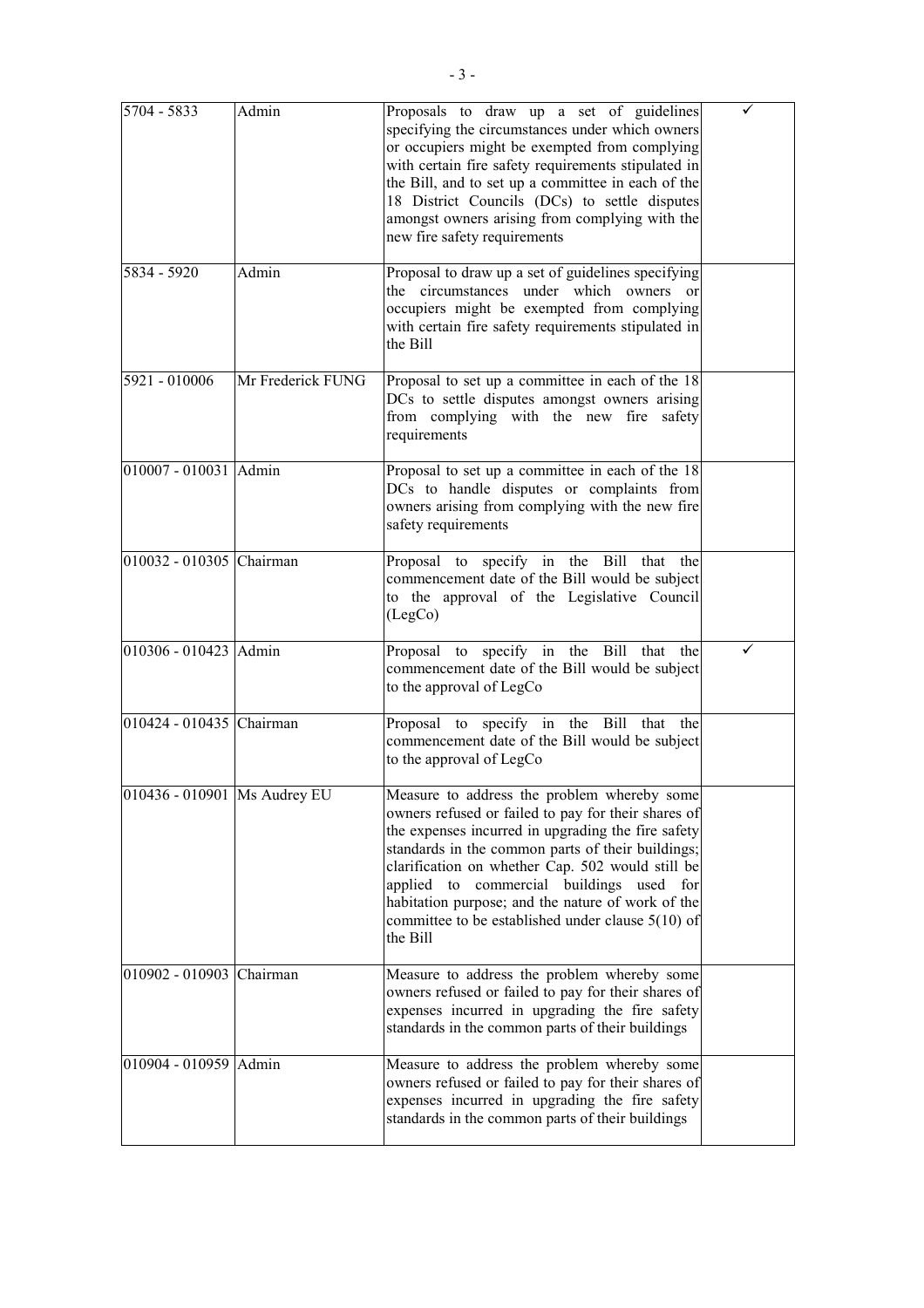| 011000 - 011014 Chairman       |                                   | Measure to address the problem whereby some<br>owners refused or failed to pay for their shares of<br>the expenses incurred in upgrading the fire safety<br>standards in the common parts of their buildings                                                                                              |  |
|--------------------------------|-----------------------------------|-----------------------------------------------------------------------------------------------------------------------------------------------------------------------------------------------------------------------------------------------------------------------------------------------------------|--|
| 011015 - 011033 Chairman,      | Ms Audrey EU                      | Measure to address the problem whereby some<br>owners refused or failed to pay for their shares of<br>the expenses incurred in upgrading the fire safety<br>standards in the common parts of their buildings                                                                                              |  |
| 011034 - 011323 Admin          |                                   | Measure to address the problem whereby some<br>owners refused or failed to pay for their shares of<br>the expenses incurred in upgrading the fire safety<br>standards in the common parts of their buildings                                                                                              |  |
| 011324 - 011330 Ms Audrey EU,  | Chairman                          | Measure to address the problem whereby some<br>owners refused or failed to pay for their shares of<br>the expenses incurred in upgrading the fire safety<br>standards in the common parts of their buildings                                                                                              |  |
| 011331 - 011345 Admin          |                                   | Measure to address the problem whereby some<br>owners refused or failed to pay for their shares of<br>the expenses incurred in upgrading the fire safety<br>standards in the common parts of their buildings                                                                                              |  |
| 011346 - 011355 Chairman       |                                   | Measure to address the problem whereby some<br>owners refused or failed to pay for their shares of<br>the expenses incurred in upgrading the fire safety<br>standards in the common parts of their buildings                                                                                              |  |
| 011356 - 011451   Ms Audrey EU |                                   | Measure to address the problem whereby some<br>owners refused or failed to pay for their shares of<br>the expenses incurred in upgrading the fire safety<br>standards in the common parts of their buildings                                                                                              |  |
| 011452 - 011511                | Chairman                          | Measure to address the problem whereby some<br>owners refused or failed to pay for their shares of<br>the expenses incurred in upgrading the fire safety<br>standards in the common parts of their buildings                                                                                              |  |
| 011512 - 011645 Admin          |                                   | Measure to address the problem whereby some<br>owners refused or failed to pay for their shares of<br>the expenses incurred in upgrading the fire safety<br>standards in the common parts of their buildings                                                                                              |  |
|                                | 011646 - 011747 Mr Frederick FUNG | Proposal to make reference to the arrangement<br>under consideration by the Buildings Department<br>whereby orders to perform timely maintenance in<br>the common parts of the buildings would be<br>issued to individual owners instead of OCs and to<br>adopt similar arrangement in enforcing the Bill |  |
| 011748 - 011750 Chairman       |                                   | Proposal to make reference to the arrangement<br>under consideration by the Buildings Department<br>whereby orders to perform timely maintenance in<br>the common parts of the buildings would be<br>issued to individual owners instead of OCs and to<br>adopt similar arrangement in enforcing the Bill |  |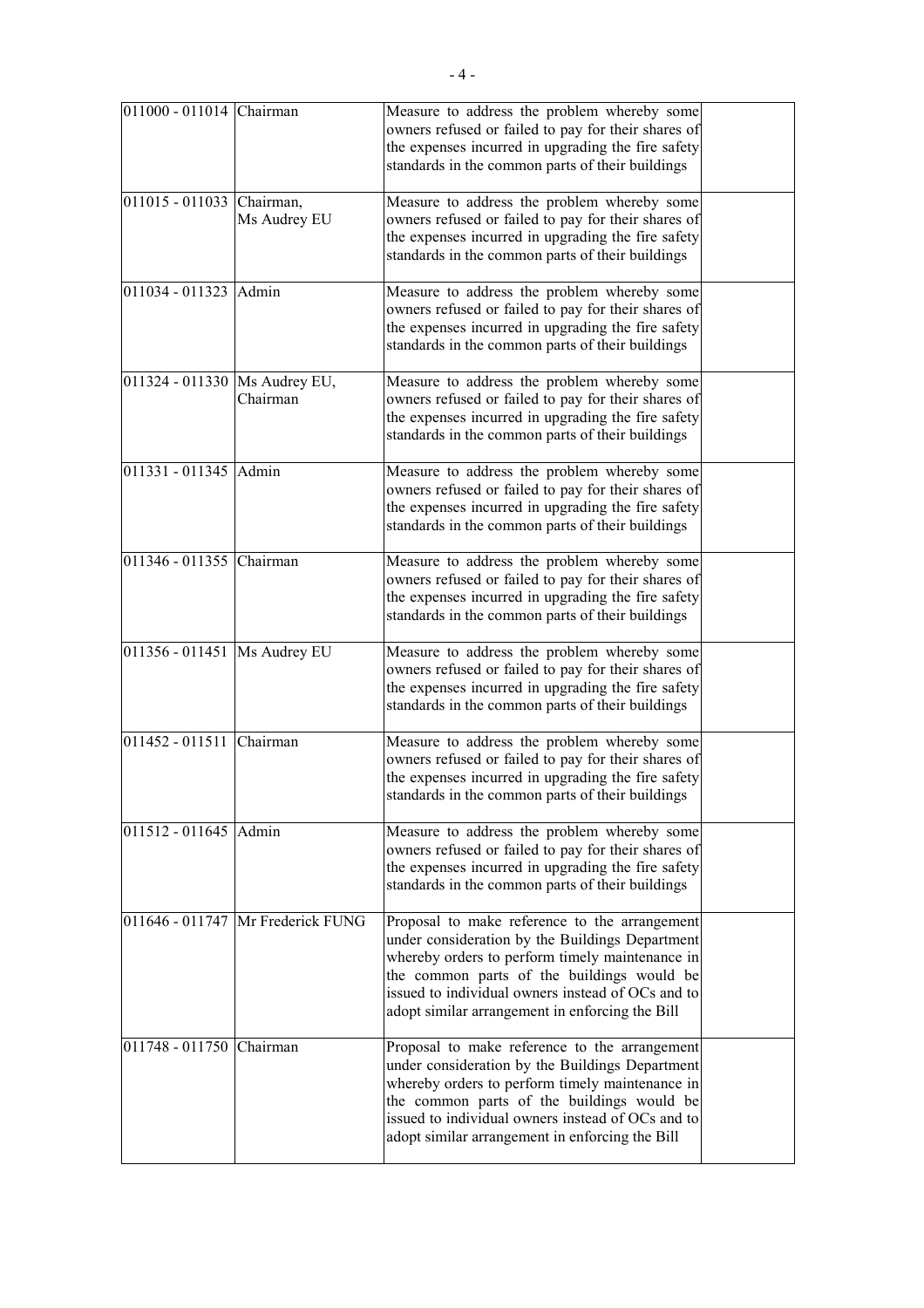| 011751 - 011802 Admin     |                                | Proposal to make reference to the arrangement<br>under consideration by the Buildings Department<br>whereby orders to perform timely maintenance in<br>the common parts of the buildings would be<br>issued to individual owners instead of OCs and to<br>adopt similar arrangement in enforcing the Bill                                                          |  |
|---------------------------|--------------------------------|--------------------------------------------------------------------------------------------------------------------------------------------------------------------------------------------------------------------------------------------------------------------------------------------------------------------------------------------------------------------|--|
| 011803 - 011939 Admin     |                                | Clarification on whether Cap. 502 would still be<br>applied to commercial buildings used for<br>habitation purpose and the nature of work of the<br>committee to be established under clause $5(10)$ of<br>the Bill                                                                                                                                                |  |
|                           | 011940 - 012309 Ms CHOY So-yuk | Basis for arriving at the decision that the<br>provision of an automatic sprinkler system in the<br>non-domestic parts of a composite building might<br>be waived if the total floor area did not exceed<br>$230m^2$ ; suggestion to not apply Cap. 502 to<br>owners who have used their commercial buildings<br>for habitation purposes for a long period of time |  |
| 012310 - 012327 Chairman, | Ms CHOY So-yuk                 | Basis for arriving at the decision that the<br>provision of an automatic sprinkler system in the<br>non-domestic parts of a composite building might<br>be waived if the total floor area did not exceed<br>230m <sup>2</sup>                                                                                                                                      |  |
|                           | 012328 - 012407 Ms CHOY So-yuk | Basis for arriving at the decision that the<br>provision of an automatic sprinkler system in the<br>non-domestic parts of a composite building might<br>be waived if the total floor area did not exceed<br>$230m^2$                                                                                                                                               |  |
| 012408 - 012623 Admin     |                                | Basis for arriving at the decision that the<br>provision of an automatic sprinkler system in the<br>non-domestic parts of a composite building might<br>be waived if the total floor area did not exceed<br>230m <sup>2</sup>                                                                                                                                      |  |
|                           | 012624 - 012703 Ms CHOY So-yuk | Basis for arriving at the decision that the<br>provision of an automatic sprinkler system in the<br>non-domestic parts of a composite building might<br>be waived if the total floor area did not exceed<br>$230m^2$                                                                                                                                               |  |
| 012704 - 012731 Chairman  |                                | Basis for arriving at the decision that the<br>provision of an automatic sprinkler system in the<br>non-domestic parts of a composite building might<br>be waived if the total floor area did not exceed<br>230m <sup>2</sup>                                                                                                                                      |  |
| 012732 - 012754 Admin     |                                | Basis for arriving at the decision that the<br>provision of an automatic sprinkler system in the<br>non-domestic parts of a composite building might<br>be waived if the total floor area did not exceed<br>230m <sup>2</sup>                                                                                                                                      |  |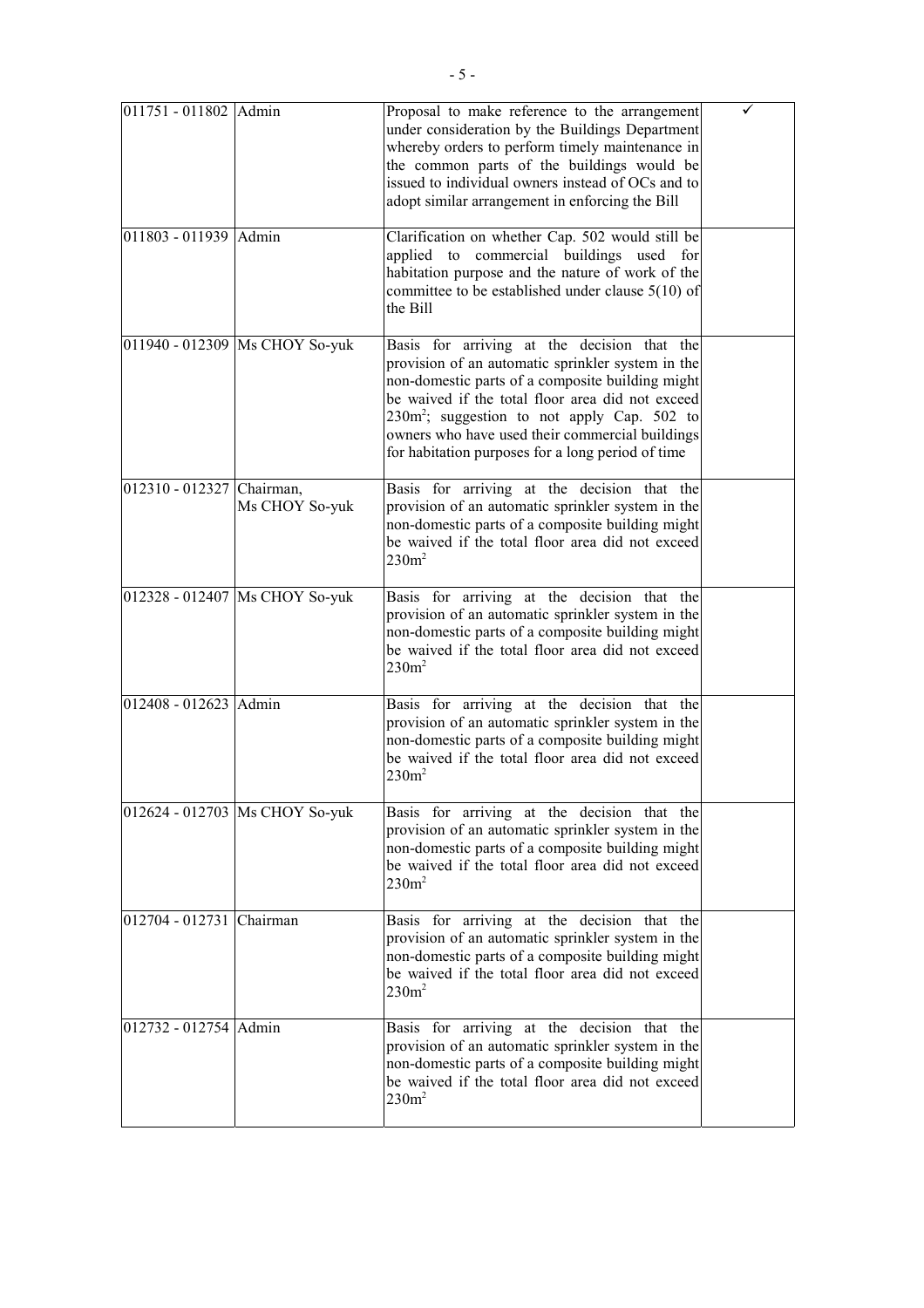|                          | 012755 - 012829 Ms CHOY So-yuk   | Basis for arriving at the decision that the<br>provision of an automatic sprinkler system in the<br>non-domestic parts of a composite building might<br>be waived if the total floor area did not exceed<br>$230m^2$ |   |
|--------------------------|----------------------------------|----------------------------------------------------------------------------------------------------------------------------------------------------------------------------------------------------------------------|---|
| 012830 - 012924 Admin    |                                  | Basis for arriving at the decision that the<br>provision of an automatic sprinkler system in the<br>non-domestic parts of a composite building might<br>be waived if the total floor area did not exceed<br>$230m^2$ | ✓ |
| 012925 - 013017 Chairman |                                  | Suggestion to not apply Cap. 502 to owners who<br>their commercial buildings<br>used<br>had<br>for<br>habitation purpose for a long period of time                                                                   |   |
| 013018 - 013029 Admin    |                                  | Suggestion to not apply Cap. 502 to owners who<br>used their commercial buildings<br>for<br>had<br>habitation purpose for a long period of time                                                                      |   |
| 013030 - 013033 Chairman |                                  | Suggestion to not apply Cap. 502 to owners who<br>had used their commercial buildings<br>for<br>habitation purpose for a long period of time                                                                         |   |
| 013034 - 013037 Admin    |                                  | Suggestion to not apply Cap. 502 to owners who<br>had used their commercial buildings<br>for<br>habitation purpose for a long period of time                                                                         |   |
|                          | 013038 - 013042 Chairman, Admin  | Suggestion to not apply Cap. 502 to owners who<br>had used their commercial buildings<br>for<br>habitation purpose for a long period of time                                                                         |   |
| 013043 - 013135 Admin    |                                  | Suggestion to not apply Cap. 502 to owners who<br>had used their commercial buildings<br>for<br>habitation purpose for a long period of time                                                                         |   |
| 013136 - 013245 Chairman |                                  | Suggestion to not apply Cap. 502 to owners who<br>had used their commercial buildings<br>for<br>habitation purpose for a long period of time                                                                         |   |
| 013246 - 013322 Admin    |                                  | Suggestion to amend Cap. 502 to overcome<br>certain existing difficulties in enforcing the<br>legislation                                                                                                            |   |
|                          | 013323 - 013511   Ms CHOY So-yuk | Suggestion to amend Cap. 502 to overcome<br>certain existing difficulties in enforcing the<br>legislation                                                                                                            |   |
| 013512 - 013751 Admin    |                                  | Suggestion to amend Cap. 502 to overcome<br>certain existing difficulties in enforcing the<br>legislation                                                                                                            |   |
|                          | 013752 - 013801 Ms CHOY So-yuk   | Suggestion to amend Cap. 502 to overcome<br>certain existing difficulties in enforcing the<br>legislation                                                                                                            |   |
| 013802 - 013816 Chairman |                                  | Suggestion to amend Cap. 502 to overcome<br>certain existing difficulties in enforcing the<br>legislation                                                                                                            |   |